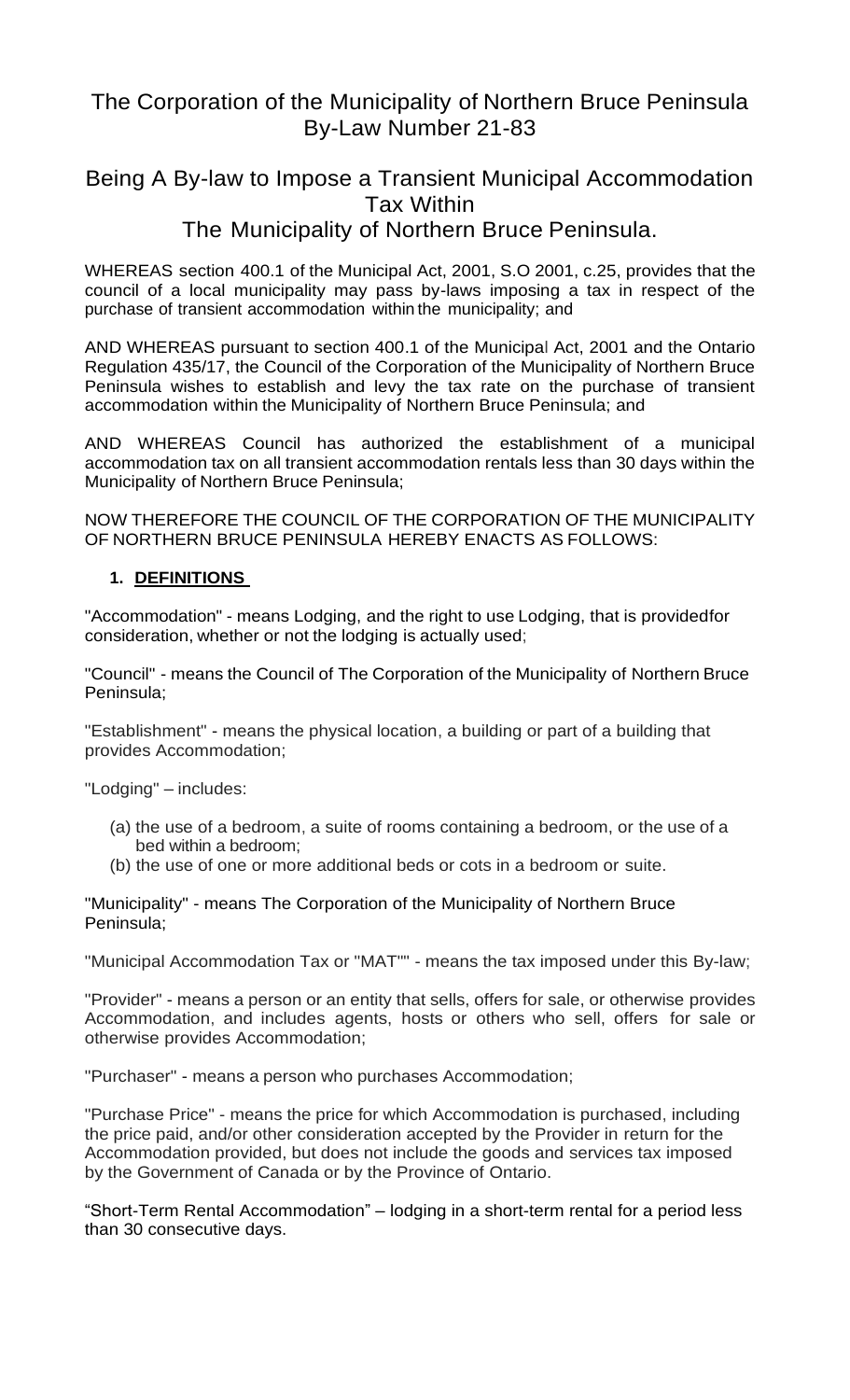#### 2. EXEMPTIONS

The Municipal Accommodation Tax imposed under this By-law does not apply to:

The Crown, every agency of the Crown in right of Ontario and every authority, board, commission, corporation, office, or organization of persons a majority of whose directors, members or officers are appointed or chosen by or under the authority of the Lieutenant Governor in Council or a member of the Executive Council;

Every board as defined in subsection 1(1) of the Education Act;

Every university in Ontario and every college of applied arts and technology and postsecondary institution in Ontario whether or not affiliated with a university, the enrolments of which are counted for purposes of calculating annual operating grants entitlements from the Crown;

Every hospital referred to in the list of hospitals and their grades and classifications maintained by the Minister of Health and Long-Term Care underthe Public Hospitals Act and every private hospital operated under the authorityof a license issued under the Private Hospitals Act;

Every long-term care home as defined in subsection 2 (1) of the Long-Term Care Homes Act, 2007 and hospices;

A hotel, motel, hostels, bed and breakfast are not included in the MAT;

A tent or trailer site supplied by a campground, tourist camp or trailer park;

Employers to their employees in premises operated by the employer; and

Such other persons and entities as may be prescribed.

## 3. APPLICATION OF TAX

Short Term Accommodation

A Purchaser shall, at the time of purchasing accommodation, pay the Municipal Accommodation Tax in the amount of four (4) percent of the purchase price of accommodation provided for a period of less than thirty (30) days provided in a licensed Short-Term Accommodation.

For greater certainty, the continuous period referred above is not disrupted by the purchase of different rooms, suites, beds or other lodging in the same establishment in the course of the continuous period.

## 4. TAX COLLECTED AND SUBMISSION

A Provider of transient accommodation shall include on every invoice or receipt for the purchase of transient accommodation a separate item for the amount of tax on transient accommodation imposed on the purchase, and the item shall beidentified as "Municipal Accommodation Tax"

A Provider of transient accommodate shall collect the MAT from the Purchaser atthe time the accommodation is purchased.

A Provider shall remit to the Municipality for the amount of the MAT collected for the previous quarter and submit statements in the form required by the Municipality for the purpose of administering and enforcing this By-law. These remittances shall be made by the end of April, July, October, and January for the previous quarter.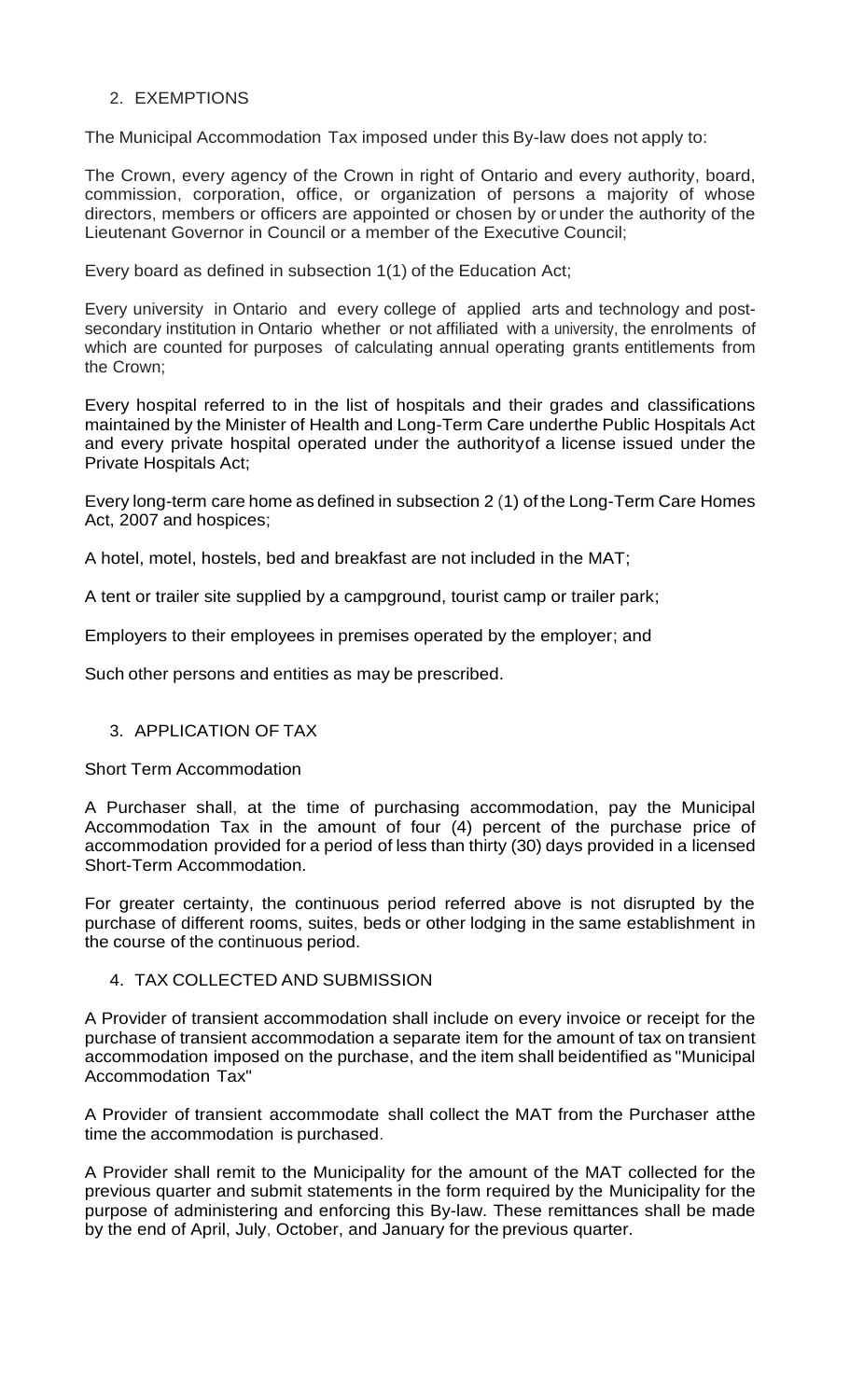#### 5. DELEGATION OF AUTHORITY

The Treasurer or designate, shall be responsible for the administration of this By-law, including but not limited to approvals, appeals, enforcement and collection.

## 6. PENALTIES AND INTEREST

Penalties and interest at the rate applicable to overdue property taxes shall be payable by the Providers of transient accommodation on the non- payment of thefull amount of the MAT by the due date set out above, and interest may be addedon the first day of default and each month thereafter in which the default continues.

7. LIENS

All MAT penalties and interest that are past due shall be deemed by the Municipal Treasurer to be in arrears and shall be transferred to the tax collectors'roll of the Municipality to be collected in the same manner as municipal propertytaxes and shall constitute a lien upon the lands.

#### 8. AUDIT AND INSPECTION

The Provider shall keep books of account, records, and documents sufficientto furnish the Municipality or its agent with the necessary particulars of sales of Accommodations, amount of MAT collected and remittance.

The Municipality or its agent may inspect and audit all books, documents,transactions and accounts of the Providers and require the Providers to produce copies of any documents or records required for the purposes ofadministering and enforcing this bylaw, as required.

#### 9. OFFENCES AND PENALTIES

Every person who contravenes any provision of this by-law is guilty of an offence as provided for in subsection 429(1) of the Municipal Act, 2001, and all such offences are designated as continuing offences as provided for in subsection 429(2)(a) of the Municipal Act, 2001 and the Provincial Offences Act, R.S.O. 1990, c P. 33.

- a. A person who is convicted of an offence under this by-law is liable to a minimum fine of \$500.00 and a maximum fine of \$100,000 as provided for insubsection 429(3)2 of the Municipal Act, 2001.
- b. A person who is convicted of an offence under this by-law is liable, for each day or part of a day that the offence continues, to a minimum fine of \$500.00 and a maximum fine of \$10,000.00 and the total of all of the daily fines for the offence is not limited to \$100,000, as provided for in subsection 429(3)2 of the Municipal Act, 2001.

When a person has been convicted of an offence under this by-law, the Superior Court of Justice or any court of competent jurisdiction thereafter may, in addition to any penalty imposed on the person convicted, issue anorder:

- i. prohibiting the continuation or repetition of the offence by the person convicted; and
- ii. requiring the person convicted to correct the contravention in the manner and within the period that the court considers appropriate.

#### 10.CONFLICTS

If any section or portion of this By-law is found by a court of competent jurisdiction to be invalid, it is the intent of Council for the Municipality that all remaining sections and portions of this By-law continue in force and effect.